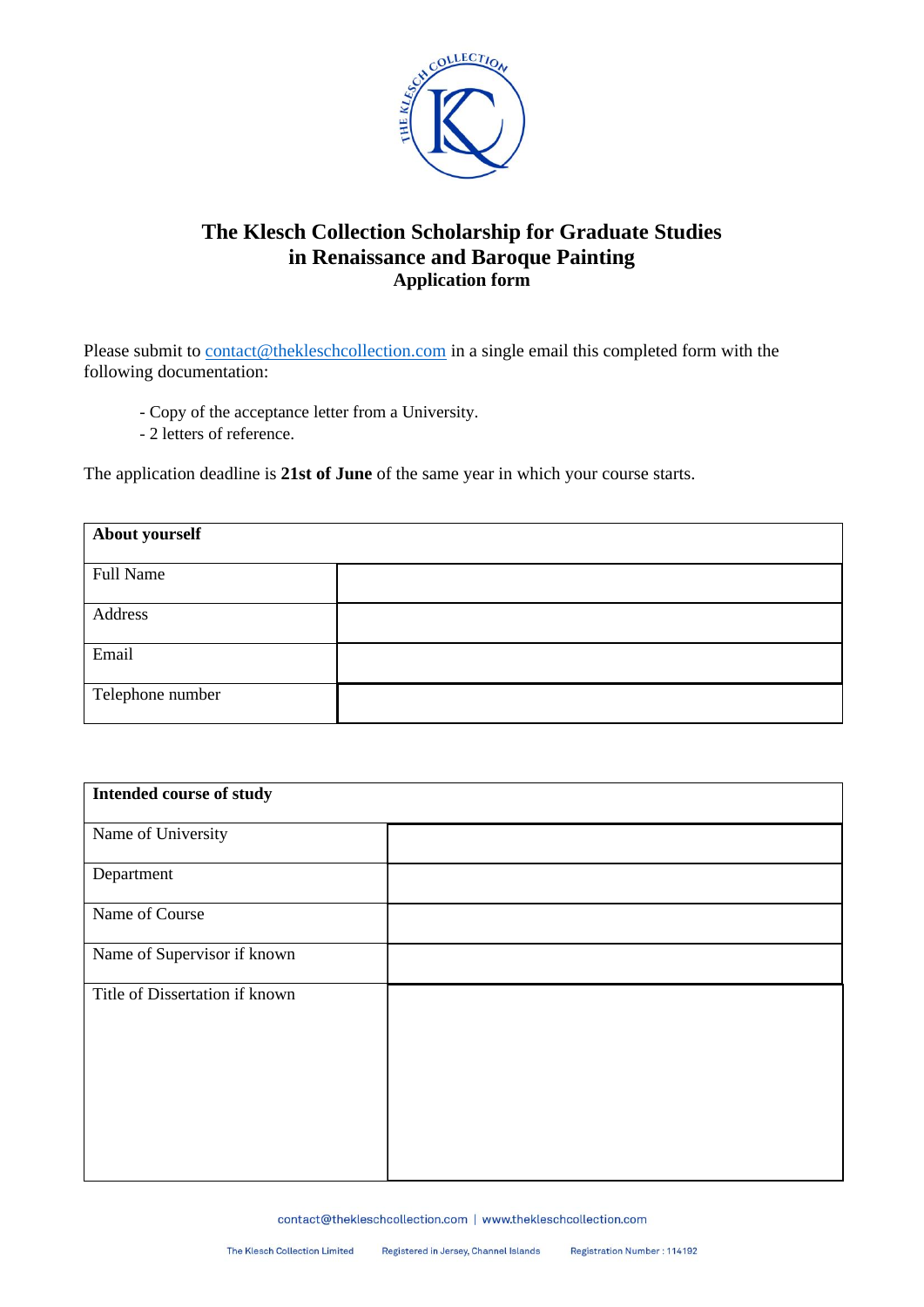

| Your Education - Education history (if you require more space, please attach a separate sheet). |               |              |                |  |
|-------------------------------------------------------------------------------------------------|---------------|--------------|----------------|--|
| Name of School                                                                                  | From-to dates | Course title | Grade obtained |  |
|                                                                                                 |               |              |                |  |
|                                                                                                 |               |              |                |  |
|                                                                                                 |               |              |                |  |
|                                                                                                 |               |              |                |  |
|                                                                                                 |               |              |                |  |
|                                                                                                 |               |              |                |  |
|                                                                                                 |               |              |                |  |
|                                                                                                 |               |              |                |  |
|                                                                                                 |               |              |                |  |
|                                                                                                 |               |              |                |  |
|                                                                                                 |               |              |                |  |
|                                                                                                 |               |              |                |  |
|                                                                                                 |               |              |                |  |
|                                                                                                 |               |              |                |  |
|                                                                                                 |               |              |                |  |
|                                                                                                 |               |              |                |  |
|                                                                                                 |               |              |                |  |
|                                                                                                 |               |              |                |  |
| Any other qualifications that may be relevant.                                                  |               |              |                |  |
|                                                                                                 |               |              |                |  |
|                                                                                                 |               |              |                |  |
|                                                                                                 |               |              |                |  |
|                                                                                                 |               |              |                |  |
|                                                                                                 |               |              |                |  |
|                                                                                                 |               |              |                |  |
|                                                                                                 |               |              |                |  |
|                                                                                                 |               |              |                |  |
|                                                                                                 |               |              |                |  |
|                                                                                                 |               |              |                |  |
|                                                                                                 |               |              |                |  |
|                                                                                                 |               |              |                |  |
|                                                                                                 |               |              |                |  |
|                                                                                                 |               |              |                |  |
|                                                                                                 |               |              |                |  |
|                                                                                                 |               |              |                |  |
|                                                                                                 |               |              |                |  |
|                                                                                                 |               |              |                |  |
|                                                                                                 |               |              |                |  |
|                                                                                                 |               |              |                |  |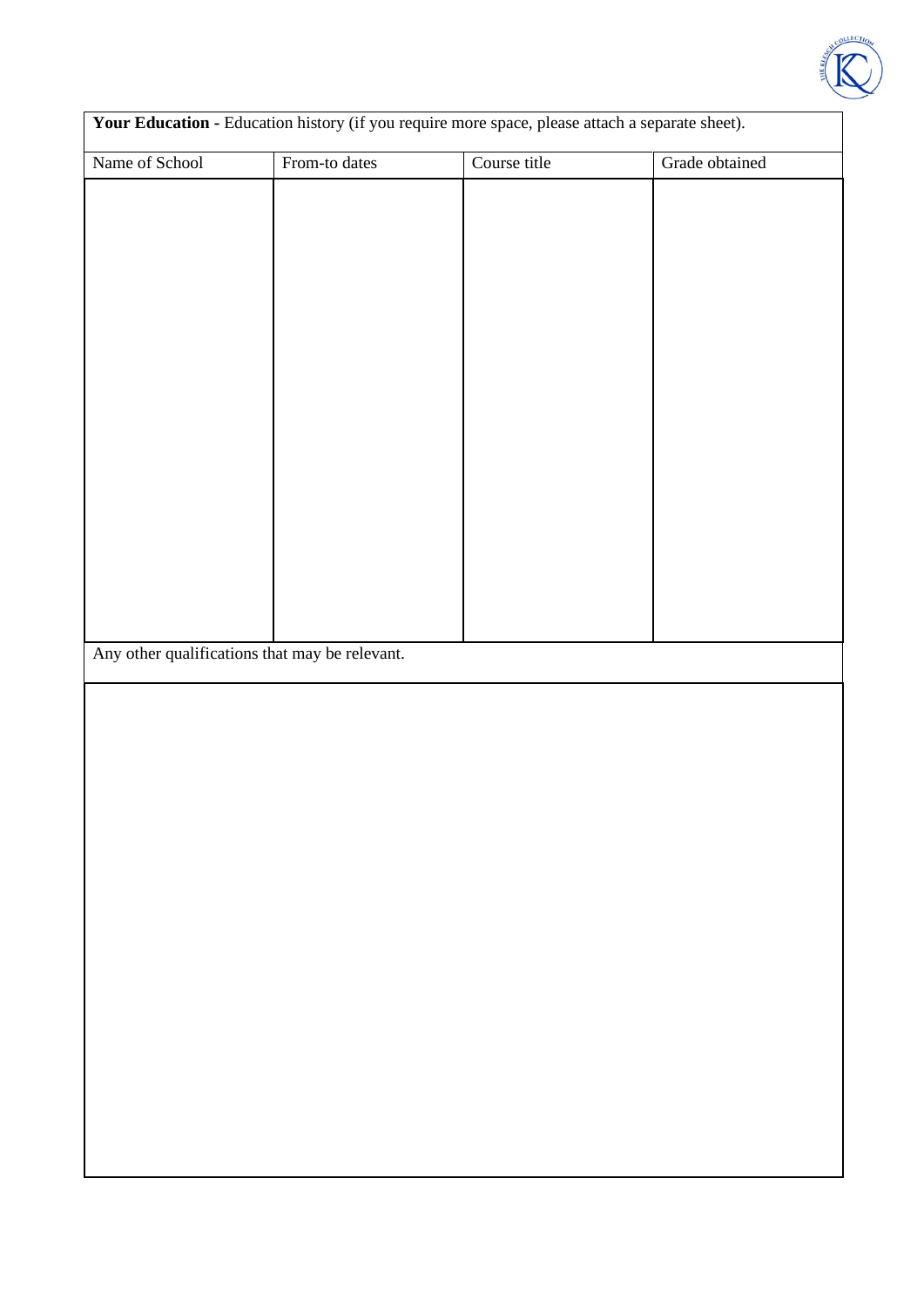

| <b>Employment history</b> |                                                         |           |                       |  |
|---------------------------|---------------------------------------------------------|-----------|-----------------------|--|
| Name of Employer          | From-to dates                                           | Job title | Brief job description |  |
|                           |                                                         |           |                       |  |
|                           |                                                         |           |                       |  |
|                           |                                                         |           |                       |  |
|                           |                                                         |           |                       |  |
|                           |                                                         |           |                       |  |
|                           |                                                         |           |                       |  |
|                           |                                                         |           |                       |  |
|                           |                                                         |           |                       |  |
|                           |                                                         |           |                       |  |
|                           |                                                         |           |                       |  |
|                           |                                                         |           |                       |  |
|                           |                                                         |           |                       |  |
|                           |                                                         |           |                       |  |
|                           |                                                         |           |                       |  |
|                           |                                                         |           |                       |  |
|                           |                                                         |           |                       |  |
|                           | Any other professional experience that may be relevant. |           |                       |  |
|                           |                                                         |           |                       |  |
|                           |                                                         |           |                       |  |
|                           |                                                         |           |                       |  |
|                           |                                                         |           |                       |  |
|                           |                                                         |           |                       |  |
|                           |                                                         |           |                       |  |
|                           |                                                         |           |                       |  |
|                           |                                                         |           |                       |  |
|                           |                                                         |           |                       |  |
|                           |                                                         |           |                       |  |
|                           |                                                         |           |                       |  |
|                           |                                                         |           |                       |  |
|                           |                                                         |           |                       |  |
|                           |                                                         |           |                       |  |
|                           |                                                         |           |                       |  |
|                           |                                                         |           |                       |  |
|                           |                                                         |           |                       |  |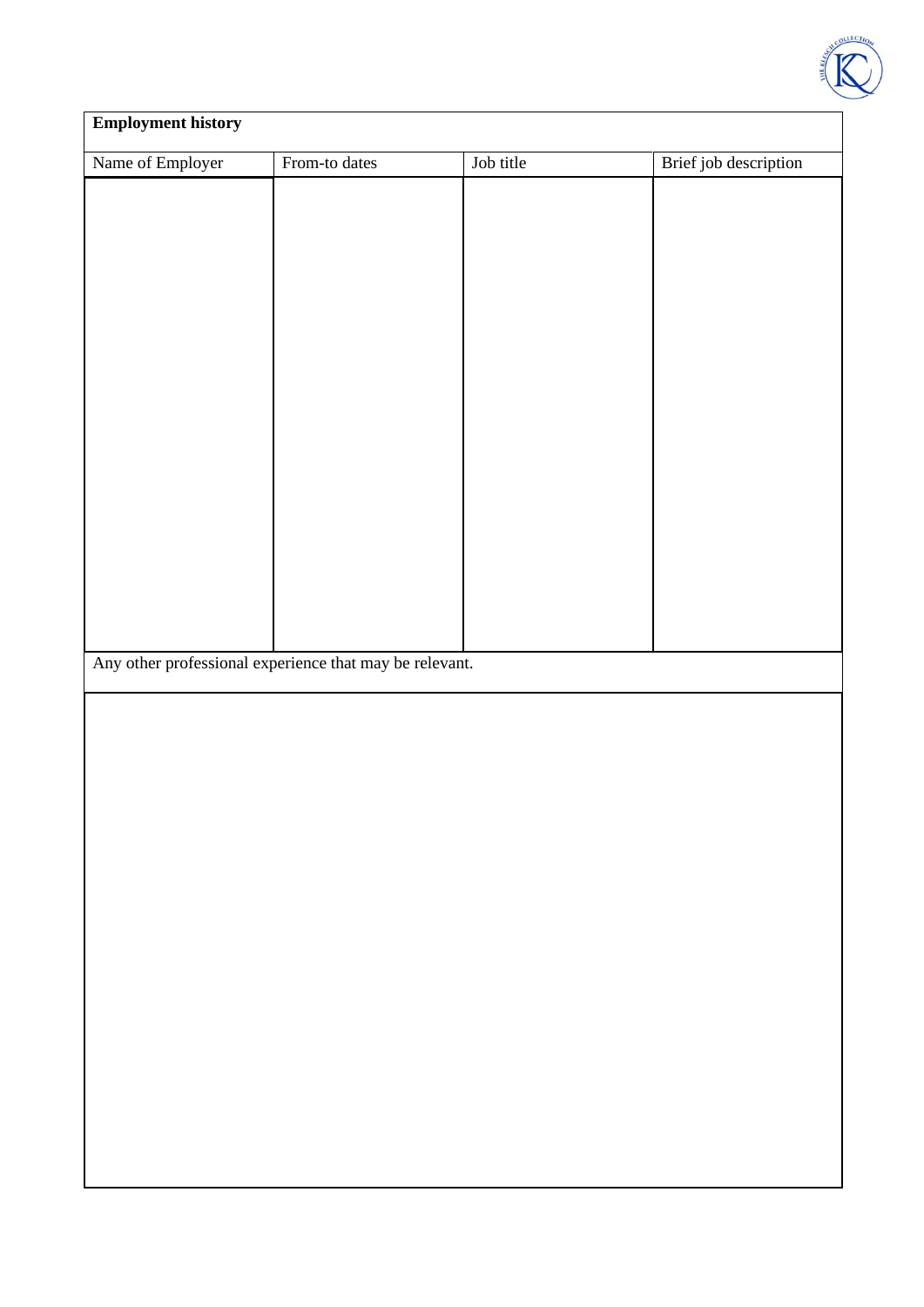

Personal Statement: in 500 words or less, please state why you have decided to pursue this particular course and how you think this course will contribute to your professional development and goals.